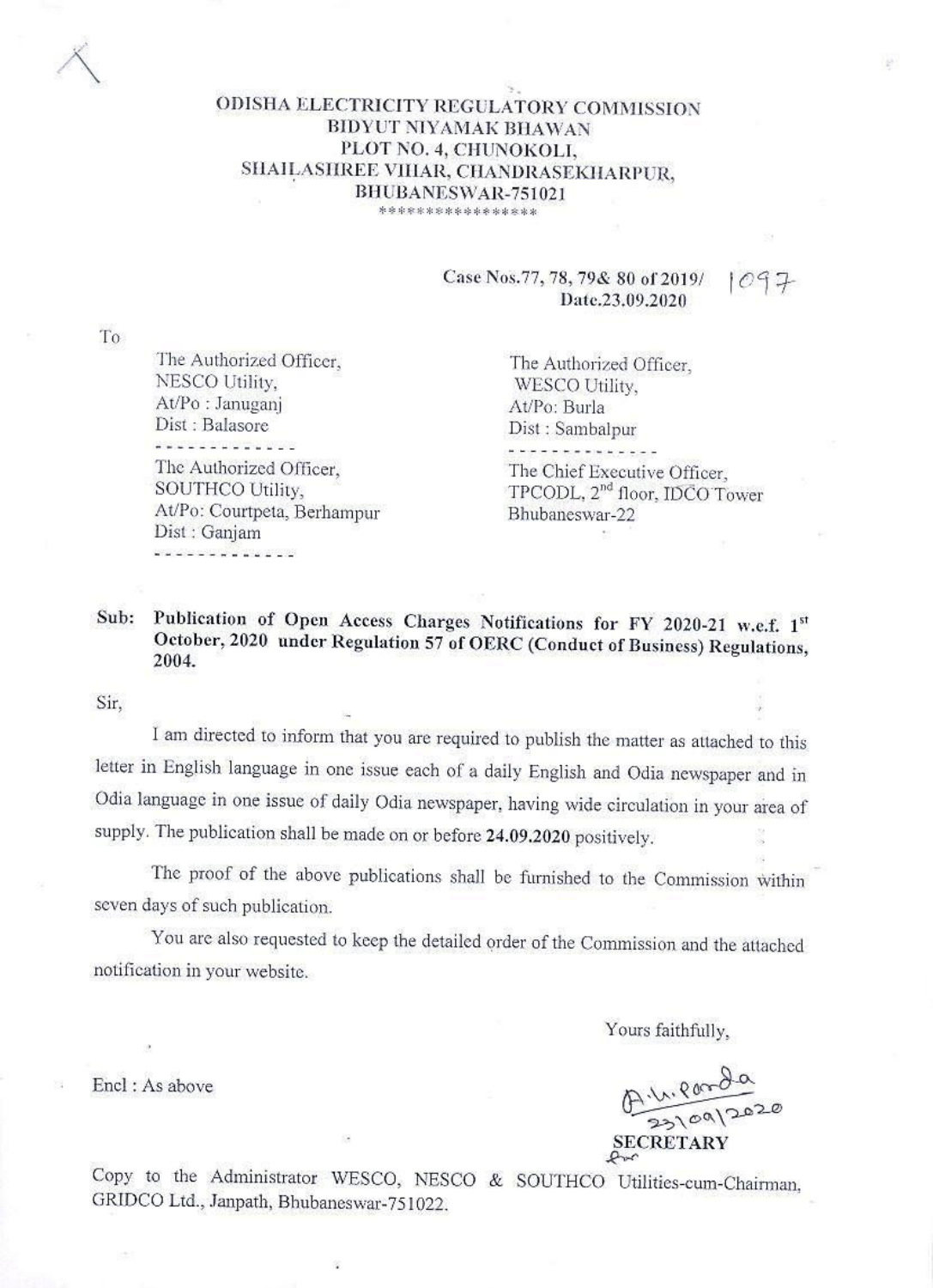#### **Name and address of DISCOM with Logo**

#### **TARIFF NOTIFICATION**

## **Surcharge, Wheeling Charge & Transmission Charge for Open access consumer 1MW & above**

## **EFFECTIVE FROM 1st October, 2020**

In exercise of the powers conferred under Sections 39,40 ,42 and 62(4) of the Electricity Act, 2003 read with the provisions of Chapter II of OERC (Determination of Open Access Charges) Regulations, 2006, the Odisha Electricity Regulatory Commission has passed common order on 23.09.2020 in Case Nos. 70,74,75, 76, 77, 78, 79 & 80 of 2019 with regard to revision of Aggregate Revenue Requirement and Revision of Retail Supply Tariff & Open Access Charges (Transmission/wheeling Charges, Surcharge and Additional Surcharge applicable to open access customers for use of Intra-state transmission/ distribution system) which shall be effective from  $1<sup>st</sup>$  October, 2020.

2. The wheeling charge and surcharge as indicated in Table below shall be applicable **w.e.f. 01.10.2020.**

| Name of the                      | <b>Cross Subsidy</b><br>Surcharge (P/U) |           | <b>Wheeling</b><br><b>Charge P/U</b>         | <b>Transmission Charges for Open</b>                                                   |
|----------------------------------|-----------------------------------------|-----------|----------------------------------------------|----------------------------------------------------------------------------------------|
| licensee                         | <b>EHT</b>                              | <b>HT</b> | applicable to<br><b>HT</b> consumers<br>only | <b>Access Customer (applicable for HT</b><br>& EHT consumers)                          |
| <b>TPCODL</b>                    | 152.40                                  | 93.44     | 72.31                                        | The Long Term Open Access customer                                                     |
| <b>NESCO Utility</b>             | 127.64                                  | 57.05     | 87.35                                        | availing Open Access shall<br>pay                                                      |
| <b>WESCO Utility</b>             | 123.67                                  | 71.29     | 57.91                                        | Rs.6000/MW/ Day (Rs.250/MWh) and                                                       |
| <b>SOUTHCO</b><br><b>Utility</b> | 202.54                                  | 137.47    | 88.94                                        | Short Term Open Access Customer<br>shall pay charges as per applicable<br>Regulations. |

## **Surcharge, Wheeling Charge & Transmission Charge for Open access consumer 1MW & above**

- 3. The normative transmission loss at EHT (3.0%) and normative wheeling loss for HT level (8%) are applicable for the year 2020-21.
- 4. Additional Surcharge: No additional surcharge over and above the Cross-Subsidy Surcharge needs to be given to the embedded licensee.
- 5. No Cross-subsidy surcharge are payable by the consumers availing Renewable power.
- 6. 20% Transmission & Wheeling charge is payable by the consumer drawing power from Renewable source excluding Co-generation & Bio mass power plant.